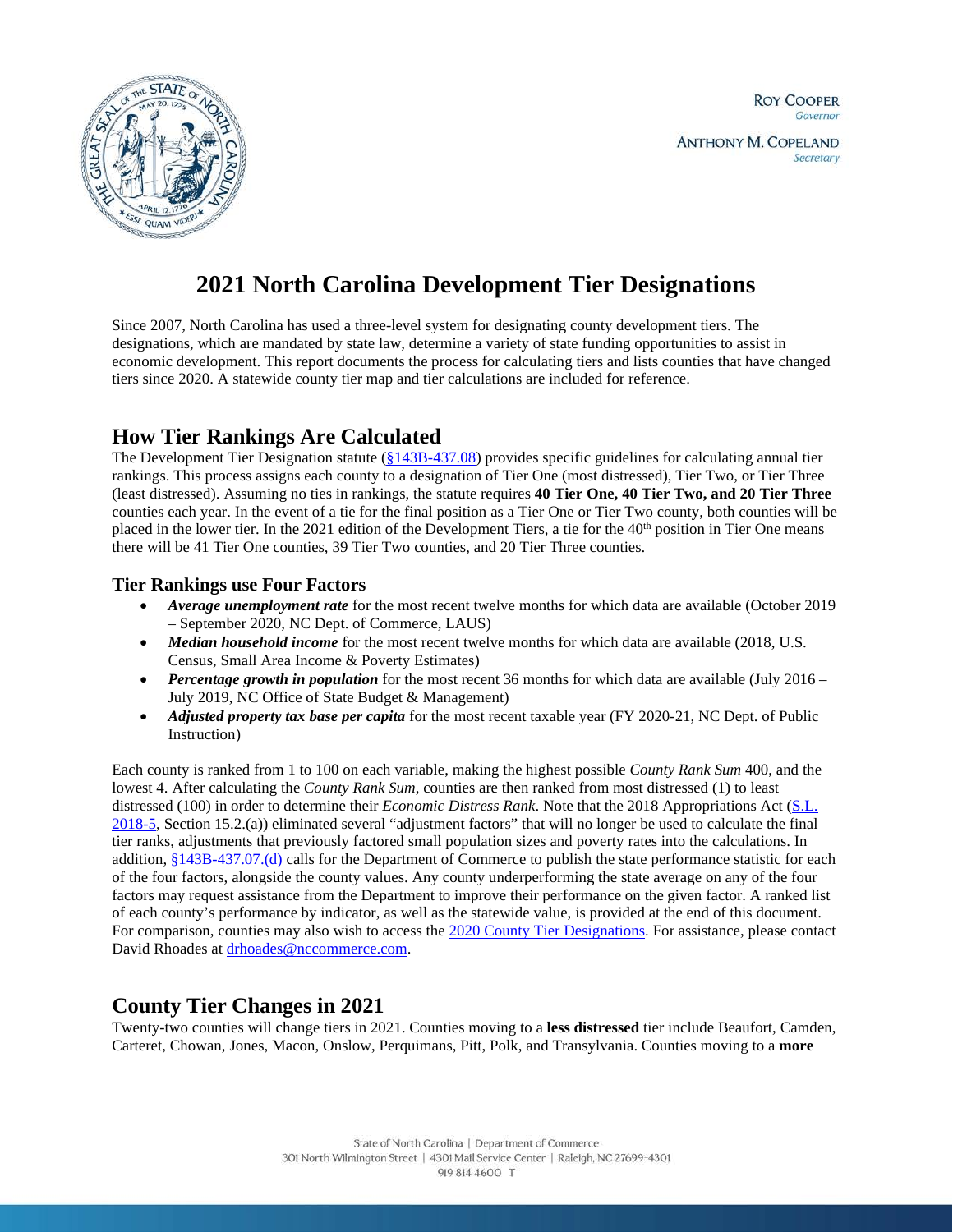**distressed** tier include Alexander, Brunswick, Buncombe, Burke, Cherokee, Davie, Haywood, Hoke, New Hanover, Randolph, and Rowan.

## **Alexander County**

For 2021, Alexander County is shifting from Tier Two to Tier One. The county's economic distress rank is #29 (it was #57 in 2020). This shift was largely driven by a change in the county's unemployment rate rank, which moved from #96 last year to #34 this year.

#### **Beaufort County**

For 2021, Beaufort County is shifting from Tier One to Tier Two. The county's economic distress rank is #56 (it was #36 in 2020). This shift was largely driven by a change in the county's unemployment rate rank, which moved from #30 last year to #74 this year.

# **Brunswick County**

For 2021, Brunswick County is shifting from Tier Three to Tier Two. The county's economic distress rank is #80 (it was #81 in 2020). This shift was largely driven by a change in the county's unemployment rate rank, which moved from #18 last year to #11 this year.

# **Buncombe County**

For 2021, Buncombe County is shifting from Tier Three to Tier Two. The county's economic distress rank is #67 (it was #87 in 2020). This shift was largely driven by a change in the county's unemployment rate rank, which moved from #100 last year to #23 this year.

# **Burke County**

For 2021, Burke County is shifting from Tier Two to Tier One. The county's economic distress rank is #30 (it was #46 in 2020). This shift was largely driven by a change in the county's unemployment rate rank, which moved from #74 last year to #46 this year.

#### **Camden County**

For 2021, Camden County is shifting from Tier Two to Tier Three. The county's economic distress rank is #89 (it was #77 in 2020). This shift was largely driven by a change in the county's unemployment rate rank, which moved from #63 last year to #97 this year.

# **Carteret County**

For 2021, Carteret County is shifting from Tier Two to Tier Three. The county's economic distress rank is #87 (it was #70 in 2020). This shift was largely driven by a change in the county's unemployment rate rank, which moved from #38 last year to #80 this year.

# **Cherokee County**

For 2021, Cherokee County is shifting from Tier Two to Tier One. The county's economic distress rank is #40 (it was #49 in 2020). This shift was largely driven by a change in the county's population growth rank, which moved from #87 last year to #67 this year.

# **Chowan County**

For 2021, Chowan County is shifting from Tier One to Tier Two. The county's economic distress rank is #43 (it was #24 in 2020). This shift was largely driven by a change in the county's unemployment rate rank, which moved from #27 last year to #84 this year.

# **Davie County**

For 2021, Davie County is shifting from Tier Three to Tier Two. The county's economic distress rank is #76 (it was #84 in 2020). This shift was largely driven by a change in the county's unemployment rate rank, which moved from #93 last year to #61 this year.

#### **Haywood County**

For 2021, Haywood County is shifting from Tier Three to Tier Two. The county's economic distress rank is #64 (it was #82 in 2020). This shift was largely driven by a change in the county's unemployment rate rank, which moved from #95 last year to #38 this year.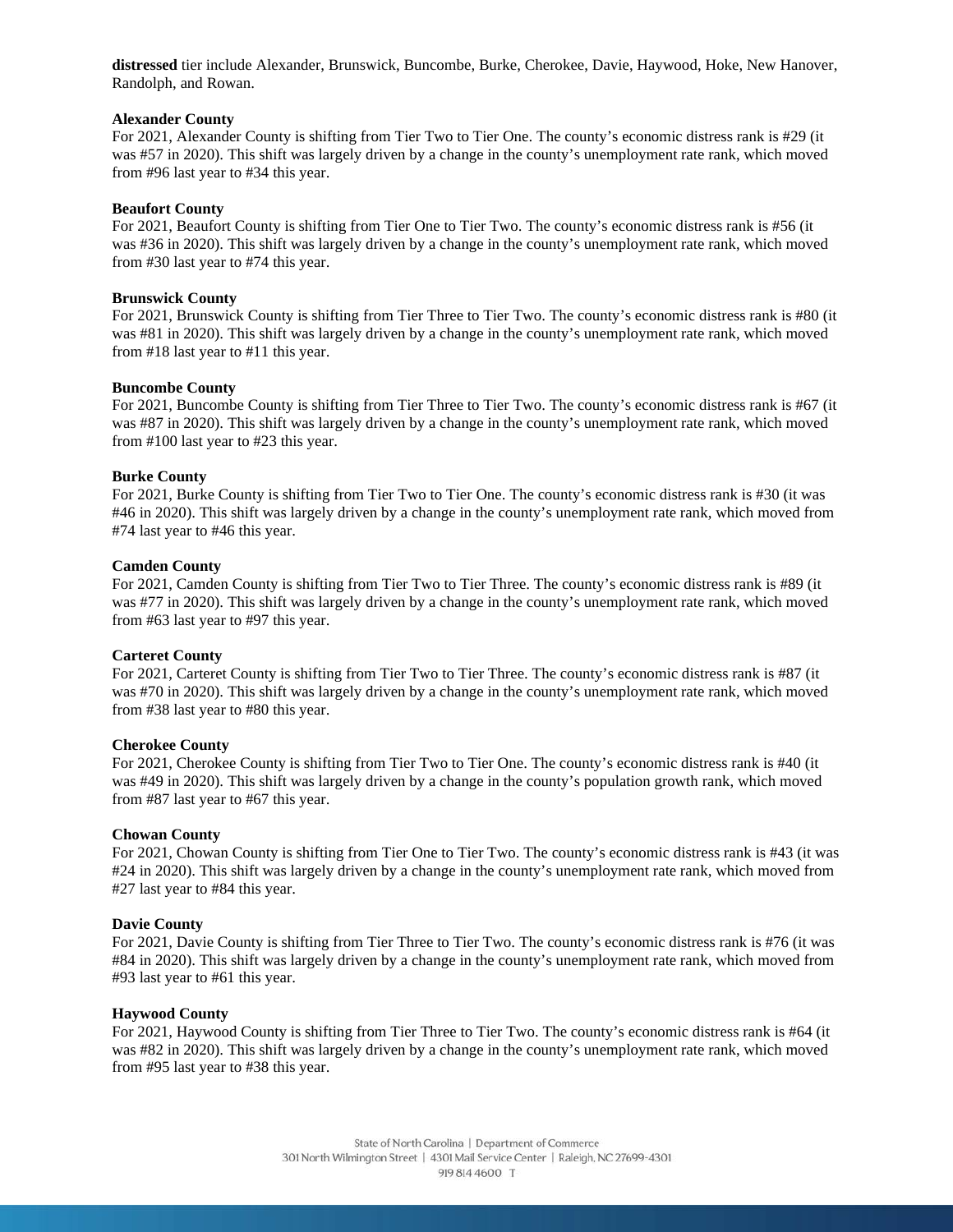# **Hoke County**

For 2021, Hoke County is shifting from Tier Two to Tier One. The county's economic distress rank is #31 (it was #43 in 2020). This shift was largely driven by a change in the county's median household income rank, which moved from #72 last year to #56 this year.

#### **Jones County**

For 2021, Jones County is shifting from Tier One to Tier Two. The county's economic distress rank is #46 (it was #32 in 2020). This shift was largely driven by a change in the county's unemployment rate rank, which moved from #50 last year to #93 this year.

#### **Macon County**

For 2021, Macon County is shifting from Tier Two to Tier Three. The county's economic distress rank is #84 (it was #72 in 2020). Compared to last year, the county's population growth rank, median household income rank, and unemployment rate rank all improved.

#### **New Hanover County**

For 2021, New Hanover County is shifting from Tier Three to Tier Two. The county's economic distress rank is #79 (it was #96 in 2020). This shift was largely driven by a change in the county's unemployment rate rank, which moved from #83 last year to #49 this year.

#### **Onslow County**

For 2021, Onslow County is shifting from Tier One to Tier Two. The county's economic distress rank is #59 (it was #39 in 2020). This shift was largely driven by a change in the county's population growth rank, which moved from #60 last year to #97 this year.

#### **Perquimans County**

For 2021, Perquimans County is shifting from Tier One to Tier Two. The county's economic distress rank is #62 (it was #37 in 2020). This shift was largely driven by a change in the county's unemployment rate rank, which moved from #19 last year to #55 this year.

# **Pitt County**

For 2021, Pitt County is shifting from Tier One to Tier Two. The county's economic distress rank is #44 (it was #33 in 2020). While the county's population growth rank and unemployment rate rank improved, the county's median household income rank declined.

#### **Polk County**

For 2021, Polk County is shifting from Tier Two to Tier Three. The county's economic distress rank is #84 (it was #71 in 2020). This shift was largely driven by improvement in the county's median household income rank and unemployment rate rank.

#### **Randolph County**

For 2021, Randolph County is shifting from Tier Two to Tier One. The county's economic distress rank is #35 (it was #42 in 2020). This shift was largely driven by a change in the county's unemployment rate rank, which moved from #66 last year to #44 this year.

#### **Rowan County**

For 2021, Rowan County is shifting from Tier Two to Tier One. The county's economic distress rank is #38 (it was #53 in 2020). This shift was largely driven by a change in the county's unemployment rate rank, which moved from #57 last year to #25 this year.

#### **Transylvania County**

For 2021, Transylvania County is shifting from Tier Two to Tier Three. The county's economic distress rank is #95 (it was #80 in 2020). This shift was largely driven by a change in the county's unemployment rate rank, which moved from #67 last year to #87 this year.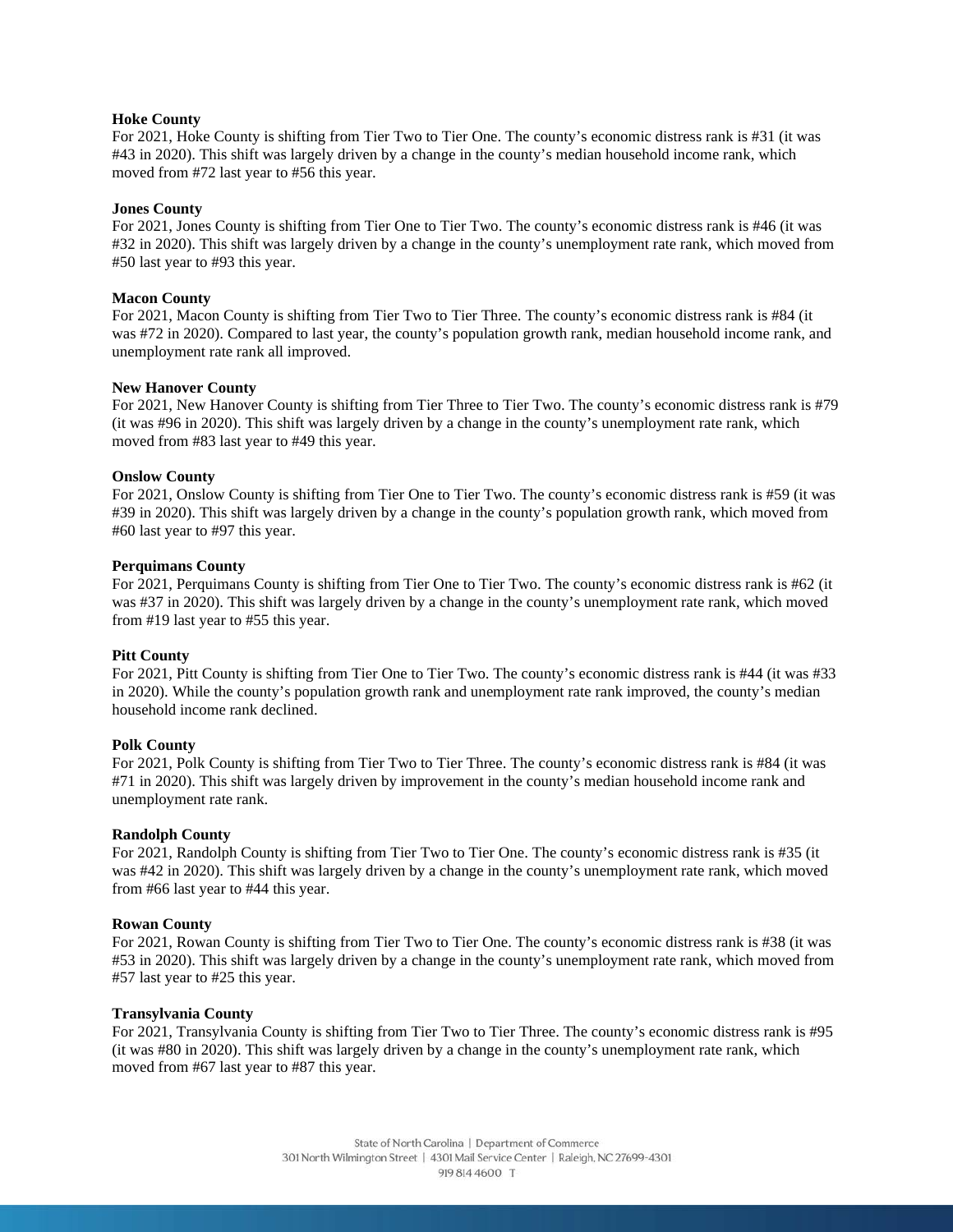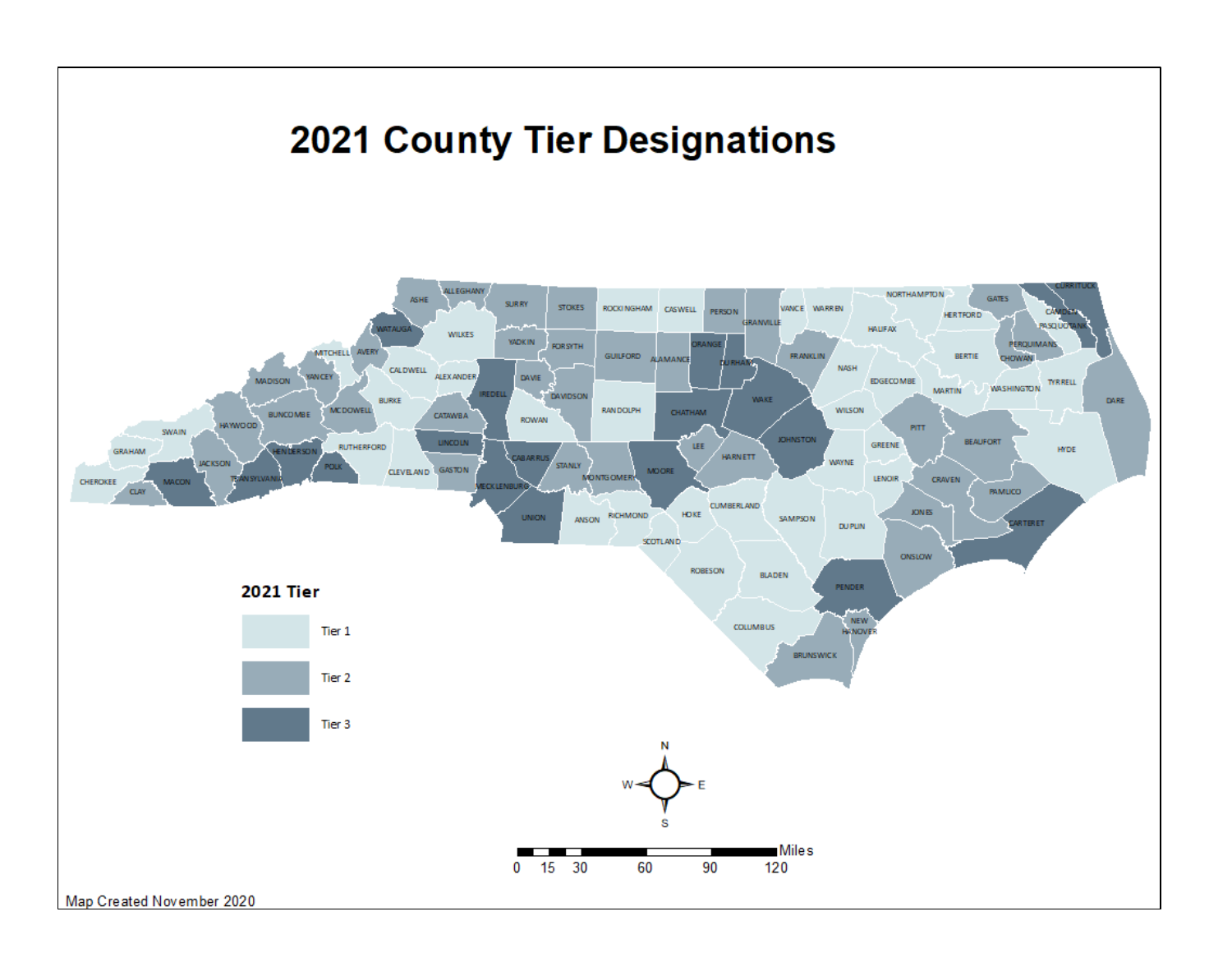# **2021 COUNTY DEVELOPMENT TIER RANKINGS (§ 143B-437.08)**

| <b>NEW</b><br><b>TIER</b> | <b>COUNTY</b>    | <b>Adjusted Property</b><br><b>Tax Base Per Capita</b><br>FY 2020-2021<br>Value | Rank             | <b>Population Growth</b><br><b>July 2016-July 2019</b><br>% Change | Rank            | <b>Median Household</b><br>Income<br>2018<br>Income | Rank           | <b>Unemployment</b><br>12 Mth Avg<br>Oct 19-Sept 20<br>Rate | Rank           | <b>County Rank</b><br>Sum | <b>ECONOMIC</b><br><b>DISTRESS</b><br><b>RANK</b><br>$#1 = most$<br>distressed) | 2021<br><b>TIERS</b> |
|---------------------------|------------------|---------------------------------------------------------------------------------|------------------|--------------------------------------------------------------------|-----------------|-----------------------------------------------------|----------------|-------------------------------------------------------------|----------------|---------------------------|---------------------------------------------------------------------------------|----------------------|
|                           | <b>ALAMANCE</b>  | \$85,841                                                                        | 40               | 5.65%                                                              | 90              | \$50,480                                            | 67             | 6.29%                                                       | 52             | 249                       | 68                                                                              | $\overline{2}$       |
| U                         | ALEXANDER        | \$73,977                                                                        | 14               | 1.21%                                                              | 44              | \$49,138                                            | 62             | 6.64%                                                       | 34             | 154                       | 29                                                                              | $\mathbf{1}$         |
|                           | <b>ALLEGHANY</b> | \$144,776                                                                       | 85               | 1.82%                                                              | 53              | \$39,735                                            | 16             | 6.38%                                                       | 47             | 201                       | 49                                                                              | $\overline{2}$       |
|                           | ANSON            | \$84,218                                                                        | 37               | $-1.12%$                                                           | 16              | \$38,023                                            | 10             | 6.49%                                                       | 40             | 103                       | 14                                                                              | $\mathbf 1$          |
|                           | <b>ASHE</b>      | \$143,823                                                                       | 84               | 2.68%                                                              | 66              | \$41,864                                            | 23             | 5.39%                                                       | 86             | 259                       | 72                                                                              | $\overline{2}$       |
|                           | <b>AVERY</b>     | \$244,779                                                                       | 98               | 1.67%                                                              | 51              | \$41,701                                            | 22             | 5.40%                                                       | 85             | 256                       | 71                                                                              | $\overline{2}$       |
| 4 <sub>R</sub>            | <b>BEAUFORT</b>  | \$120,177                                                                       | 67               | $-0.09%$                                                           | 24              | \$46,411                                            | 48             | 5.82%                                                       | 74             | 213                       | 56                                                                              | $\overline{2}$       |
|                           | <b>BERTIE</b>    | \$72,221                                                                        | 12               | $-2.14%$                                                           | $6 \overline{}$ | \$35,433                                            | $\mathbf{2}$   | 5.73%                                                       | 76             | 96                        | 13                                                                              | $\mathbf{1}$         |
|                           | <b>BLADEN</b>    | \$85,232                                                                        | 38               | $-0.41%$                                                           | 19              | \$36,976                                            | 8              | 6.32%                                                       | 51             | 116                       | 19                                                                              | $\mathbf 1$          |
| ⋓                         | <b>BRUNSWICK</b> | \$193,103                                                                       | 93               | 12.59%                                                             | 100             | \$60,163                                            | 88             | 7.92%                                                       | 11             | 292                       | 80                                                                              | $\overline{2}$       |
| ₩                         | <b>BUNCOMBE</b>  | \$149,620                                                                       | 88               | 2.12%                                                              | 58              | \$53,960                                            | 79             | 7.11%                                                       | 23             | 248                       | 67                                                                              | $\overline{2}$       |
| U                         | <b>BURKE</b>     | \$77,012                                                                        | 22               | 1.48%                                                              | 46              | \$44,946                                            | 44             | 6.42%                                                       | 46             | 158                       | 30                                                                              | $\mathbf{1}$         |
|                           | <b>CABARRUS</b>  | \$113,877                                                                       | 59               | 6.48%                                                              | 94              | \$69,297                                            | 96             | 6.14%                                                       | 58             | 307                       | 86                                                                              | 3                    |
|                           | CALDWELL         | \$87,524                                                                        | 44               | 0.84%                                                              | 39              | \$43,328                                            | 34             | 6.97%                                                       | 27             | 144                       | 26                                                                              | $\mathbf{1}$         |
| 4 <sub>R</sub>            | <b>CAMDEN</b>    | \$107,683                                                                       | 56               | 2.65%                                                              | 65              | \$65,955                                            | 95             | 5.01%                                                       | 97             | 313                       | 89                                                                              | 3                    |
| <b>AN</b>                 | CARTERET         | \$220,566                                                                       | 97               | 1.63%                                                              | 49              | \$55,052                                            | 82             | 5.62%                                                       | 80             | 308                       | 87                                                                              | 3                    |
|                           | <b>CASWELL</b>   | \$74,656                                                                        | 15               | $-0.04%$                                                           | 25              | \$45,517                                            | 45             | 6.90%                                                       | 29             | 114                       | 17                                                                              | $\mathbf 1$          |
|                           | CATAWBA          | \$111,625                                                                       | 58               | 1.86%                                                              | 54              | \$53,738                                            | 78             | 7.12%                                                       | 22             | 212                       | 55                                                                              | $\overline{2}$       |
|                           | <b>CHATHAM</b>   | \$149,548                                                                       | 87               | 7.01%                                                              | 96              | \$73,703                                            | 98             | 4.89%                                                       | 99             | 380                       | 100                                                                             | 3                    |
| Ŵ                         | <b>CHEROKEE</b>  | \$116,593                                                                       | 60               | 2.97%                                                              | 67              | \$41,262                                            | 20             | 6.84%                                                       | 30             | 177                       | 40                                                                              | $\mathbf{1}$         |
| $\bigcap$                 | <b>CHOWAN</b>    | \$105,196                                                                       | 54               | $-0.95%$                                                           | 18              | \$42,618                                            | 25             | 5.49%                                                       | 84             | 181                       | 43                                                                              | $\overline{2}$       |
|                           | <b>CLAY</b>      | \$165,357                                                                       | 91               | 3.99%                                                              | 80              | \$42,878                                            | 30             | 6.36%                                                       | 48             | 249                       | 68                                                                              | $\overline{2}$       |
|                           | <b>CLEVELAND</b> | \$90,825                                                                        | 48               | 2.10%                                                              | 57              | \$42,728                                            | 27             | 6.71%                                                       | 32             | 164                       | 34                                                                              | $\mathbf 1$          |
|                           | <b>COLUMBUS</b>  | \$74,838                                                                        | 17               | $-1.36%$                                                           | 13              | \$36,862                                            | $\overline{7}$ | 6.98%                                                       | 26             | 63                        | 6                                                                               | $\mathbf{1}$         |
|                           | <b>CRAVEN</b>    | \$94,239                                                                        | 50               | $-0.18%$                                                           | 23              | \$50,748                                            | 69             | 5.86%                                                       | 71             | 213                       | 56                                                                              | $\overline{2}$       |
|                           | CUMBERLAND       | \$70,734                                                                        | 11               | 0.75%                                                              | 37              | \$46,779                                            | 51             | 8.29%                                                       | $\overline{7}$ | 106                       | 15                                                                              | $\mathbf 1$          |
|                           | <b>CURRITUCK</b> | \$250,610                                                                       | 99               | 6.43%                                                              | 93              | \$64,426                                            | 92             | 5.73%                                                       | 75             | 359                       | 99                                                                              | 3                    |
|                           | <b>DARE</b>      | \$395,462                                                                       | 100              | 3.87%                                                              | 79              | \$64,768                                            | 94             | 9.13%                                                       | 3              | 276                       | 78                                                                              | $\overline{2}$       |
|                           | <b>DAVIDSON</b>  | \$86,458                                                                        | 42               | 2.20%                                                              | 59              | \$47,758                                            | 55             | 6.23%                                                       | 54             | 210                       | 53                                                                              | $\overline{2}$       |
| J                         | <b>DAVIE</b>     | \$109,476                                                                       | 57               | 2.60%                                                              | 64              | \$60,801                                            | 90             | 6.03%                                                       | 61             | 272                       | 76                                                                              | $\overline{2}$       |
|                           | <b>DUPLIN</b>    | \$74,828                                                                        | 16               | 0.34%                                                              | 31              | \$42,725                                            | 26             | 5.00%                                                       | 98             | 171                       | 37                                                                              | $\mathbf{1}$         |
|                           | <b>DURHAM</b>    | \$126,617                                                                       | 73               | 4.65%                                                              | 86              | \$59,329                                            | 85             | 5.72%                                                       | 77             | 321                       | 94                                                                              | 3                    |
|                           | <b>EDGECOMBE</b> | \$60,475                                                                        | $\overline{2}$   | $-1.98%$                                                           | 8               | \$38,818                                            | 14             | 8.92%                                                       | $\overline{4}$ | 28                        | $\mathbf 1$                                                                     | $\mathbf{1}$         |
|                           | <b>FORSYTH</b>   | \$98,276                                                                        | 51               | 2.56%                                                              | 63              | \$50,112                                            | 63             | 6.43%                                                       | 45             | 222                       | 63                                                                              | $\overline{2}$       |
|                           | <b>FRANKLIN</b>  | \$81,970                                                                        | 30 <sub>2</sub>  | 7.51%                                                              | 98              | \$57,710                                            | 83             | 6.05%                                                       | 60             | 271                       | 75                                                                              | $\overline{2}$       |
|                           | <b>GASTON</b>    | \$82,322                                                                        | 31               | 3.73%                                                              | 78              | \$52,798                                            | 76             | 6.92%                                                       | 28             | 213                       | 56                                                                              | $\overline{2}$       |
|                           | <b>GATES</b>     | \$77,897                                                                        | 23               | $-0.23%$                                                           | 21              | \$51,746                                            | 74             | 5.13%                                                       | 92             | 210                       | 53                                                                              | $\overline{2}$       |
|                           | <b>GRAHAM</b>    | \$135,833                                                                       | 79               | $-1.59%$                                                           | 12              | \$39,502                                            | 15             | 8.24%                                                       | 8              | 114                       | 17                                                                              | $1\,$                |
|                           | <b>GRANVILLE</b> | \$79,270                                                                        | 24               | 3.47%                                                              | 74              | \$58,956                                            | 84             | 5.17%                                                       | 91             | 273                       | $77\,$                                                                          | $\overline{2}$       |
|                           | <b>GREENE</b>    | \$60,667                                                                        | $\vert$ 3        | $-1.17%$                                                           | 14              | \$43,591                                            | 36             | 5.06%                                                       | 96             | 149                       | 28                                                                              | $1\,$                |
|                           | <b>GUILFORD</b>  | \$99,098                                                                        | 52               | 2.42%                                                              | 61              | \$52,166                                            | 75             | 7.34%                                                       | 18             | 206                       | 50                                                                              | $\overline{2}$       |
|                           | <b>HALIFAX</b>   | \$75,253                                                                        | 21               | $-1.82%$                                                           | 10              | \$36,760                                            | $\mathbf{5}$   | 8.07%                                                       | 10             | 46                        | $\overline{4}$                                                                  | $\mathbf 1$          |
|                           | <b>HARNETT</b>   | \$65,538                                                                        | $6 \overline{6}$ | 4.28%                                                              | 83              | \$51,225                                            | 71             | 6.61%                                                       | 35             | 195                       | 48                                                                              | $\overline{2}$       |
| ⋓                         | <b>HAYWOOD</b>   | \$127,203                                                                       | 74               | 2.55%                                                              | 62              | \$47,183                                            | 53             | 6.51%                                                       | 38             | 227                       | 64                                                                              | $\overline{2}$       |
|                           | <b>HENDERSON</b> | \$135,818                                                                       | 78               | 3.19%                                                              | 71              | \$54,012                                            | 80             | 5.95%                                                       | 67             | 296                       | 82                                                                              | 3                    |
|                           | <b>HERTFORD</b>  | \$69,944                                                                        | 10 <sub>2</sub>  | $-2.51%$                                                           | $\vert$         | \$38,216                                            | 11             | 6.11%                                                       | 59             | 84                        | 10                                                                              | $\mathbf 1$          |
| ₩                         | <b>HOKE</b>      | \$66,780                                                                        | $\overline{7}$   | 4.06%                                                              | 82              | \$47,892                                            | 56             | 7.63%                                                       | 15             | 160                       | 31                                                                              | $1\,$                |
|                           | <b>HYDE</b>      | \$212,056                                                                       | 94               | $-4.15%$                                                           | $\overline{2}$  | \$40,653                                            | 19             | 10.89%                                                      | $\mathbf{1}$   | 116                       | 19                                                                              | $\mathbf{1}$         |
|                           | <b>IREDELL</b>   | \$137,976                                                                       | 80               | 4.66%                                                              | 87              | \$60,044                                            | 87             | 6.47%                                                       | 42             | 296                       | 82                                                                              | 3                    |
|                           | <b>JACKSON</b>   | \$212,315                                                                       | 95               | 2.26%                                                              | 60              | \$44,502                                            | 41             | 6.58%                                                       | 36             | 232                       | 66                                                                              | $\overline{2}$       |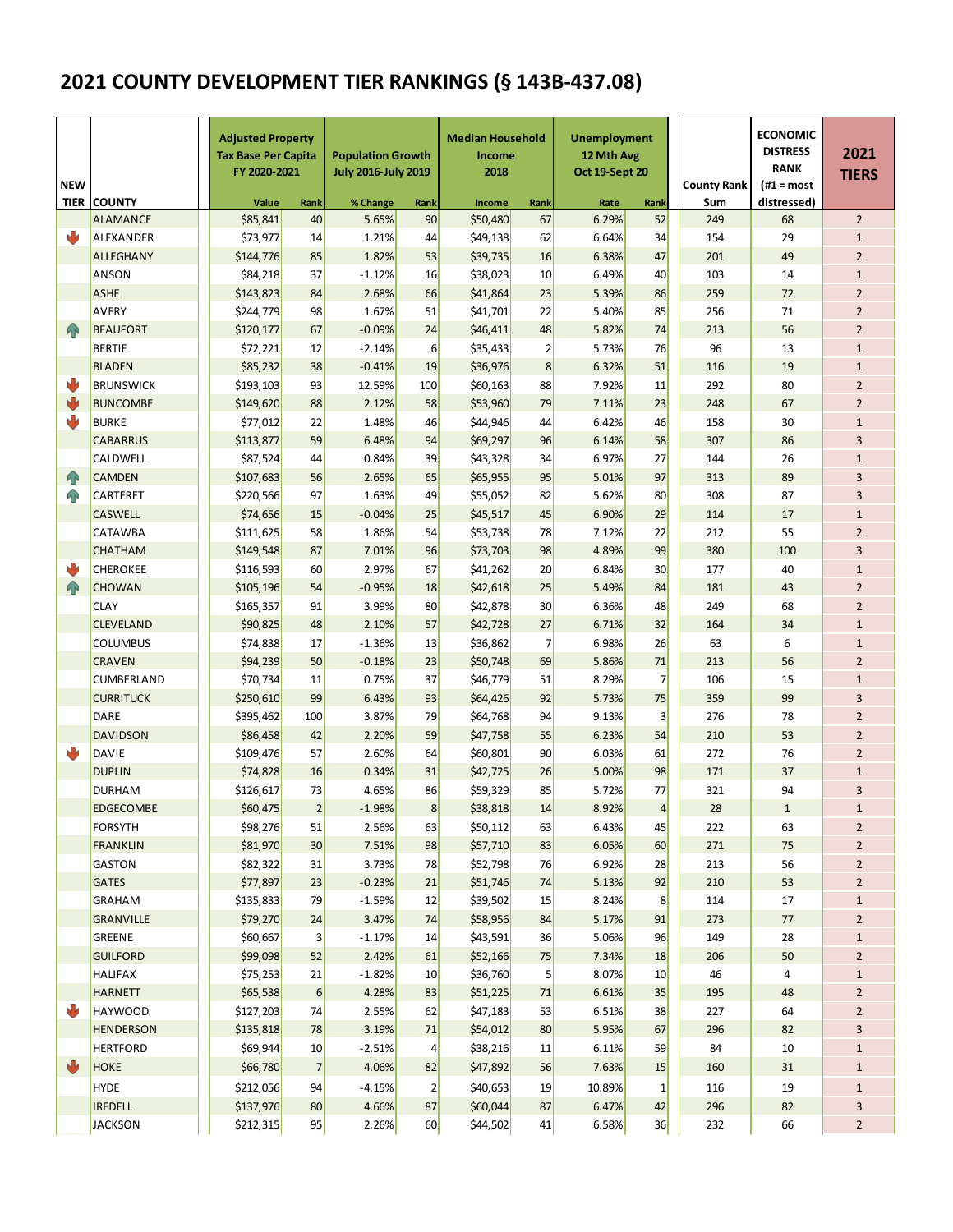|                | <b>JOHNSTON</b>       | \$90,154  | 46             | 9.20%    | 99              | \$60,296 | 89  | 5.67% | 79                      | 313 | 89             | 3              |
|----------------|-----------------------|-----------|----------------|----------|-----------------|----------|-----|-------|-------------------------|-----|----------------|----------------|
| $\mathbf{P}$   | <b>JONES</b>          | \$87,538  | 45             | $-0.36%$ | 20              | \$43,302 | 32  | 5.13% | 93                      | 190 | 46             | $\overline{2}$ |
|                | LEE                   | \$93,278  | 49             | 3.45%    | 73              | \$48,984 | 60  | 7.00% | 24                      | 206 | 50             | $\overline{2}$ |
|                | LENOIR                | \$72,783  | 13             | $-1.12%$ | 17              | \$40,433 | 18  | 5.30% | 88                      | 136 | 23             | $\mathbf{1}$   |
|                | <b>LINCOLN</b>        | \$120,007 | 66             | 6.07%    | 92              | \$62,963 | 91  | 5.90% | 69                      | 318 | 93             | 3              |
| $\mathbf{P}$   | <b>MACON</b>          | \$215,533 | 96             | 4.33%    | 84              | \$46,426 | 49  | 5.89% | 70                      | 299 | 84             | 3              |
|                | <b>MADISON</b>        | \$117,715 | 63             | 1.49%    | 47              | \$44,693 | 42  | 6.01% | 63                      | 215 | 59             | $\overline{2}$ |
|                | <b>MARTIN</b>         | \$82,397  | 32             | $-2.13%$ | $\overline{7}$  | \$43,569 | 35  | 6.27% | 53                      | 127 | 22             | $\mathbf 1$    |
|                | <b>MCDOWELL</b>       | \$86,652  | 43             | 2.03%    | 56              | \$43,972 | 38  | 6.16% | 57                      | 194 | 47             | $\overline{2}$ |
|                | <b>MECKLENBURG</b>    | \$143,536 | 83             | 4.39%    | 85              | \$64,509 | 93  | 6.66% | 33                      | 294 | 81             | 3              |
|                | <b>MITCHELL</b>       | \$119,600 | 65             | $-0.03%$ | 27              | \$43,967 | 37  | 6.83% | 31                      | 160 | 31             | $\mathbf{1}$   |
|                | <b>MONTGOMERY</b>     | \$120,504 | 68             | 1.20%    | 43              | \$47,757 | 54  | 5.95% | 66                      | 231 | 65             | $\overline{2}$ |
|                | <b>MOORE</b>          | \$129,160 | 75             | 5.67%    | 91              | \$59,471 | 86  | 6.18% | 56                      | 308 | 87             | 3              |
|                | <b>NASH</b>           | \$82,699  | 33             | 1.93%    | 55              | \$50,122 | 64  | 7.30% | 20                      | 172 | 38             | $\mathbf 1$    |
| ₩              | <b>NEW HANOVER</b>    | \$159,632 | 89             | 3.58%    | 76              | \$53,419 | 77  | 6.35% | 49                      | 291 | 79             | $\overline{2}$ |
|                | <b>NORTHAMPTON</b>    | \$105,853 | 55             | $-2.86%$ | 3               | \$37,233 | 9   | 6.49% | 39                      | 106 | 15             | $\mathbf 1$    |
| $\bigcap$      | <b>ONSLOW</b>         | \$69,406  | 9              | 7.10%    | 97              | \$50,531 | 68  | 6.47% | 41                      | 215 | 59             | $\overline{2}$ |
|                | ORANGE                | \$130,800 | 76             | 3.17%    | 70              | \$71,920 | 97  | 4.73% | 100                     | 343 | 96             | 3              |
|                | <b>PAMLICO</b>        | \$142,479 | 82             | 0.02%    | 28              | \$46,447 | 50  | 5.07% | 94                      | 254 | 70             | $\overline{2}$ |
|                | PASQUOTANK            | \$86,224  | 41             | 0.55%    | 32              | \$46,355 | 47  | 6.46% | 43                      | 163 | 33             | $\mathbf 1$    |
|                | <b>PENDER</b>         | \$125,777 | 72             | 6.76%    | 95              | \$54,900 | 81  | 5.93% | 68                      | 316 | 92             | 3              |
| $\mathbf{P}$   | <b>PERQUIMANS</b>     | \$120,608 | 69             | 0.67%    | 36              | \$48,337 | 57  | 6.19% | 55                      | 217 | 62             | $\overline{2}$ |
|                | <b>PERSON</b>         | \$116,915 | 61             | 1.47%    | 45              | \$50,149 | 65  | 6.56% | 37                      | 208 | 52             | $\overline{2}$ |
| $\mathbf{P}$   | PITT                  | \$75,055  | 19             | 3.01%    | 68              | \$43,303 | 33  | 6.02% | 62                      | 182 | 44             | $\overline{2}$ |
| 企              | <b>POLK</b>           | \$140,114 | 81             | 3.07%    | 69              | \$50,467 | 66  | 5.51% | 83                      | 299 | 84             | 3              |
| U              | RANDOLPH              | \$80,498  | 26             | 0.86%    | 40              | \$48,372 | 58  | 6.46% | 44                      | 168 | 35             | $\mathbf{1}$   |
|                | <b>RICHMOND</b>       | \$75,051  | 18             | 0.63%    | 33              | \$38,514 | 13  | 7.88% | 14                      | 78  | 8              | $\mathbf{1}$   |
|                | <b>ROBESON</b>        | \$53,527  | $\mathbf 1$    | $-1.16%$ | 15              | \$35,407 | 1   | 7.60% | 16                      | 33  | $\overline{2}$ | $\mathbf{1}$   |
|                | <b>ROCKINGHAM</b>     | \$80,308  | 25             | $-0.03%$ | 26              | \$41,869 | 24  | 7.34% | 19                      | 94  | 12             | $\mathbf 1$    |
| ψ              | <b>ROWAN</b>          | \$90,368  | 47             | 1.63%    | 48              | \$46,864 | 52  | 7.00% | 25                      | 172 | 38             | $\mathbf 1$    |
|                | <b>RUTHERFORD</b>     | \$105,088 | 53             | 1.77%    | 52              | \$42,831 | 29  | 7.89% | 12                      | 146 | 27             | $\mathbf 1$    |
|                | SAMPSON               | \$75,196  | 20             | 0.64%    | 34              | \$42,807 | 28  | 5.07% | 95                      | 177 | 40             | $\mathbf 1$    |
|                | <b>SCOTLAND</b>       | \$63,457  | 5              | $-0.21%$ | 22              | \$36,730 | 4   | 9.97% | $\overline{\mathbf{c}}$ | 33  | $\overline{2}$ | $\mathbf 1$    |
|                | <b>STANLY</b>         | \$80,713  | 28             | 4.00%    | 81              | \$51,491 | 73  | 5.55% | 82                      | 264 | 73             | $\overline{2}$ |
|                | <b>STOKES</b>         | \$85,811  | 39             | 0.15%    | 29              | \$50,826 | 70  | 5.68% | 78                      | 216 | 61             | $\overline{2}$ |
|                | <b>SURRY</b>          | \$84,132  | 36             | 1.01%    | 42              | \$46,342 | 46  | 5.97% | 65                      | 189 | 45             | $\overline{2}$ |
|                | <b>SWAIN</b>          | \$117,022 | 62             | $-1.66%$ | 11              | \$43,121 | 31  | 7.29% | 21                      | 125 | 21             | $\mathbf 1$    |
| <sub>4</sub> N | TRANSYLVANIA          | \$170,161 | 92             | 3.59%    | 77              | \$51,398 | 72  | 5.38% | 87                      | 328 | 95             | 3              |
|                | <b>TYRRELL</b>        | \$118,548 | 64             | $-7.65%$ | $1\vert$        | \$36,765 | 6   | 8.15% | $\overline{9}$          | 80  | 9              | $1\,$          |
|                | UNION                 | \$123,606 | 71             | 5.38%    | 88              | \$80,428 | 100 | 5.29% | 89                      | 348 | 97             | 3              |
|                | <b>VANCE</b>          | \$61,655  | $\overline{a}$ | 0.95%    | 41              | \$40,263 | 17  | 8.49% | $\mathsf{S}$            | 67  | $\overline{7}$ | $\mathbf 1$    |
|                | WAKE                  | \$146,397 | 86             | 5.55%    | 89              | \$80,169 | 99  | 5.61% | 81                      | 355 | 98             | 3              |
|                | WARREN                | \$121,676 | 70             | $-2.18%$ | $\vert 5 \vert$ | \$38,430 | 12  | 8.33% | $6 \mid$                | 93  | $11\,$         | $\mathbf 1$    |
|                | <b>WASHINGTON</b>     | \$80,661  | 27             | $-1.88%$ | 9               | \$36,042 | 3   | 7.51% | 17                      | 56  | 5              | $\mathbf 1$    |
|                | <b>WATAUGA</b>        | \$164,159 | 90             | 3.47%    | 75              | \$48,489 | 59  | 5.24% | 90                      | 314 | 91             | 3              |
|                | <b>WAYNE</b>          | \$67,791  | 8              | 0.65%    | 35              | \$41,572 | 21  | 5.84% | 73                      | 137 | 25             | $\mathbf 1$    |
|                | <b>WILKES</b>         | \$83,712  | 35             | 0.29%    | 30              | \$44,080 | 40  | 5.99% | 64                      | 169 | 36             | $\mathbf 1$    |
|                | <b>WILSON</b>         | \$83,426  | 34             | 1.65%    | 50              | \$44,015 | 39  | 7.89% | 13                      | 136 | 23             | $\mathbf{1}$   |
|                | <b>YADKIN</b>         | \$80,872  | 29             | 0.81%    | 38              | \$49,070 | 61  | 6.32% | 50                      | 178 | 42             | $\overline{2}$ |
|                | YANCEY                | \$131,484 | 77             | 3.30%    | 72              | \$44,756 | 43  | 5.84% | 72                      | 264 | 73             | $\overline{2}$ |
|                | <b>NORTH CAROLINA</b> | \$114,013 |                | 3.32%    |                 | \$53,922 |     | 6.40% |                         |     |                |                |